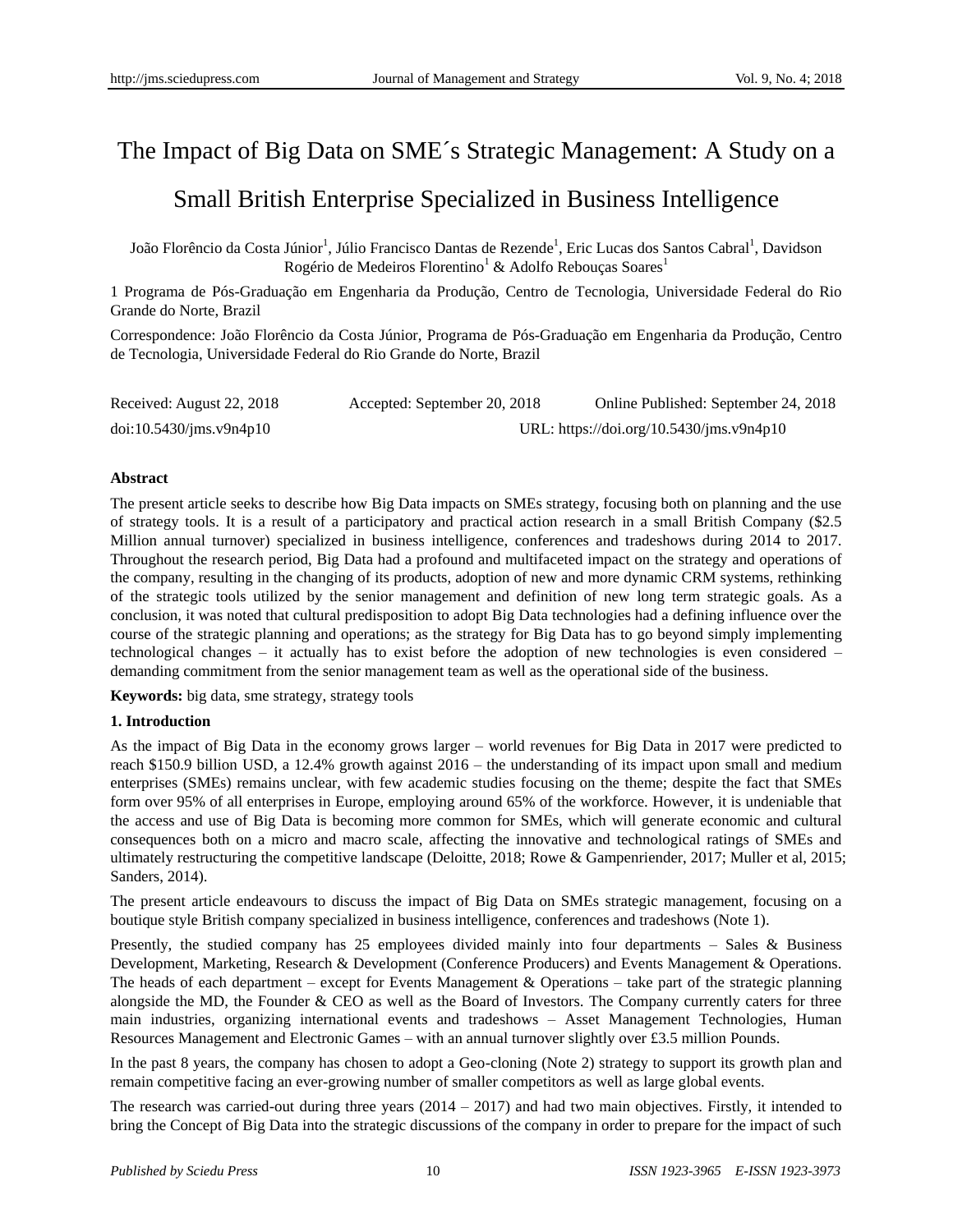technology in the industry as a whole. Secondly, it was made an effort to identify and review the use of strategic tools at the company, taking into account the influence of Big Data over its products/services. As a result of the research, strategic changes were proposed for the company to remain competitive in a scenario wherein Big Data represents a growing influence over the market as a whole, especially on SMEs.

## **2. Big Data Landscape**

Current reports on global trends by Ernst & Young (2014, 2015), PwC (2014) as well as Deloitte (2018) and (ROWE & GAMPENRIENDER, 2017) indicate a scenario wherein strategic operations in SMEs should take into account the following points:

- Globalization impacts virtually all strategic plans.
- E-commerce has become a vital strategic management tool.
- Technology and social media have become more accessible to SMEs.
- Artificial Intelligence and Big Data are the brain behind most emerging technologies.

All the points above have a common feature, they are intrinsically related with the development of Big Data technologies and they will have an impact on SMEs just as significant as in other larger organizations, which will have profound implications globally (Sen, Ozturk and Vayvay, 2016; Ernst & Young, 2014).

Executives and scholars have several points of agreement on the Big Data discussion, it is taken for granted that Big Data will change the nature of competition by process transformation, altering entire ecosystems and bringing about several innovative changes. The value of an organization will be measured by how effectively they use information to solve key challenges within their industry (Sen, Ozturk & Vayvay, 2016; Wamba et al., 2015).

# **3. Strategy-Concepts & Limitations**

It is feasible to argue that the concept of strategy is one of the most discussed in business scenarios; it was initially borrowed from the war terminology and over the years adapted to a society of organizations; however, there has never been an agreement view in research concerning its definition (Mintzberg, Ashtrand & Lampel, 1998; Ansoff & & Mcdonnell, 1990; O"Regan & Ghobadian, 2002; Quinn, 1980).

The disagreements derive from the long spectrum of conceptual perspectives that strategy carries in its core, from the rationalistic vision of strategy as an intended plan of action, passing through the view of strategy as a reactive and unpredictable patterns of behaviour to a subjective perspective which renders strategy as nothing but a state of mind. However, authors do agree that it is a comprehensive process concerned with the formulation, implementation and evaluation of decisions that should ultimately enable an organization to achieve its objectives trough the creation of a unique, innovative and valuable position (Porter, 1980; Ansoff, 1965; Ansoff & Mcdonnell, 1990; Omae, 1982; Mintzberg & Ghoshal, 2003).

The criticism towards the rigid concepts of strategy is abundant in the literature; authors argue that there is not the best or right strategy; that it cannot be scientific or rational; that it cannot overcome all obstacles, being thus more an instinctive/reflective than a planned set of actions (Mintzberg, Ahlstrand & Lampel, 1998; Middleton, 2003; Omae, 1982).

However, the very criticism towards strategic management seems to offer its ultimate purpose; strategy exists to negate passivity, maximize results, minimize risks, and rationalize processes without being dogmatic. Ultimately, strategy planning is still the best way to ensure long-term survival (Middleton, 2003; Porter 1985; Kotler et al, 2008).

# *3.1 Strategy for SMEs*

There are several limitations on the traditional strategic models when applied to SMEs; the most essential limitation derives from the different nature of the organizations which is directly affected by their size. Smaller organizations are likely to have a more dynamic decision-making process, they tend to be more prone to take risks – sometimes it is a matter of survival – and also they tend to be more flexible to respond to the environment and seize new market opportunities. The most crucial aspect, nonetheless, is that strategy and operations in SMEs are basically interwoven – it is not the exclusive activity of senior managers. Conversely, larger organizations have other type of advantages, related to scale, availability of specialists and access to resources – financial and technological – besides a dedicated team of senior managers only concerned with macro-environmental and strategic issues (O'regan & Lehmann, 2008; Vossen, 1998; Brambilla et al., 2012; Love & Roper, 2015).

Those natural limitations in adopting strategic tools are complemented by the comparatively lack of academic research on strategy for SMEs, specifically innovation strategy, very little is known about how SMEs actually apply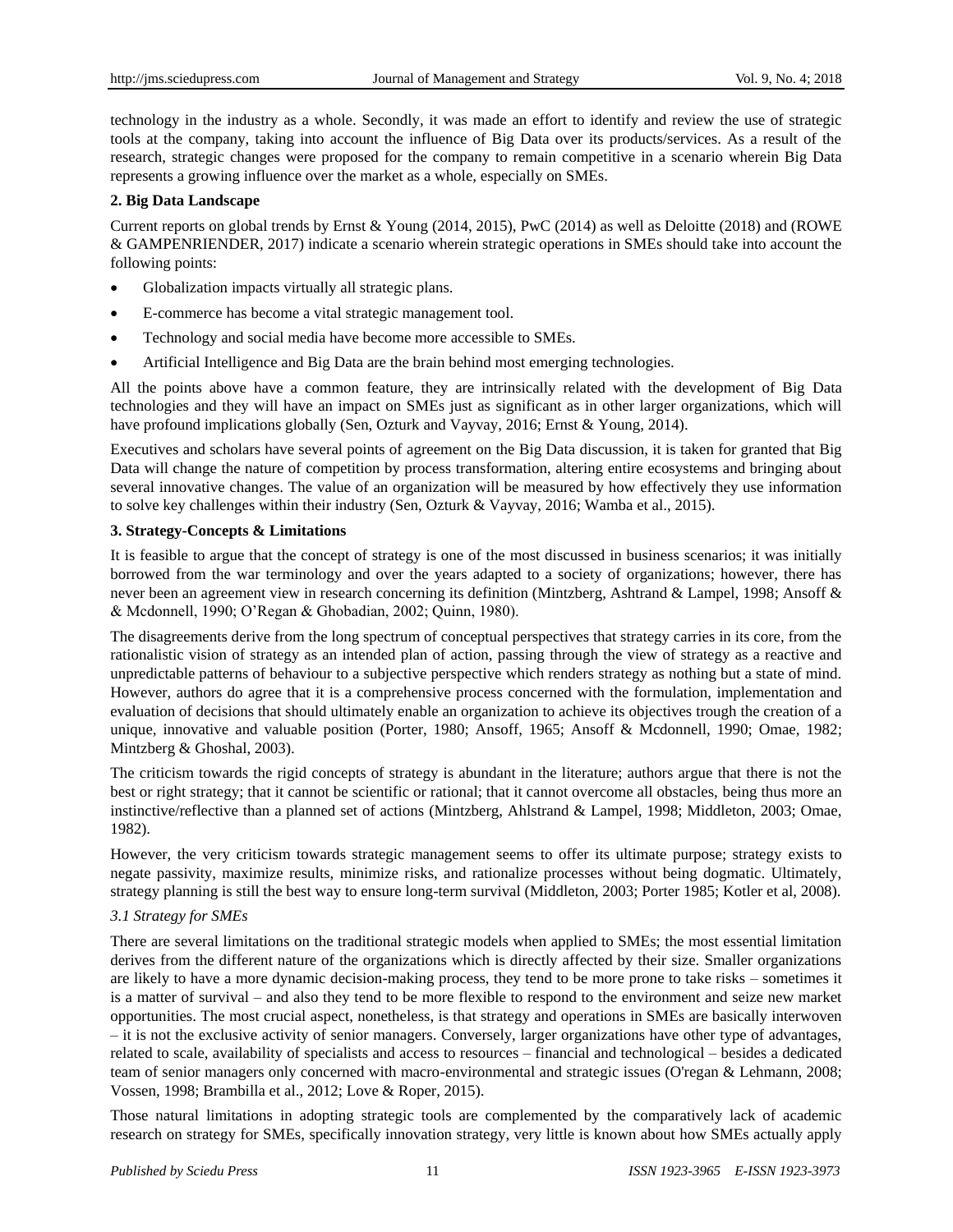strategic thinking, not only there is no consensus on best practice, but there are conflicting theoretical models, overall lack of interest, knowledge gaps and inconsistencies (Love & Roper, 2015; Keupp, Palmié & Gassmann; 2012; Hitt et al, 2011).

Limitations aside, strategy for SMEs is an ever growing necessity; SMEs with a sound strategy may be able to overcome more efficiently the issues most smaller companies face regarding lack of resources, intense competition, low margins and lack of specialized people (O'regan & Lehmann, 2008; Hitt et al, 2011; Weinzimmer, 2000).

# *3.2 Big Data & SMEs Strategy – Concepts, Trends and Barriers*

The development of Big Data technology was hectic and fast paced, as a result of that, Big Data definition is fluid and time sensitive, the technological advances render any stationary concept obsolete in a very short period of time. Also, its pervasive nature has made both public and private sectors eager to absorb the concept into their processes, leaving behind academic discursion, which only added to an overall sense of hype and confusion (Gandomi & Haider, 2015).

There are, however, some aspects that may be taken into account when endeavouring a clearer definition. The volume, variety and velocity of the data processing are still the three key indicators of Big Data. That"s where the main changes take place, and despite those constant changes, they offer a common framework to describing data and following the ever-increasing technological and operational changes (Laney. 2001; Chen, Chiang & Storey. 2012; Kwon, Lee & Shin. 2014).

To add to the complexity of its concept, there are two other aspects that are key to the understanding of Big Data: the low veracity of the information as well as their high value. Those points are essential given that the intrinsic volatility of some data demand reliability from Big Data analysis in order to offer valid insights, which in turn are perceived as the real value of the data. (Wamba et al., 2015; Mayer-Schönberger & Cukier, 2013)

Big Data can be widely used in several different industries independent on their size, provided that some key questions are answered satisfactorily, such as: Can the data be sensed? Can results and insights be generated by the data? Can it be used to improve current processes? Can it create a profit? (Sanders, 2014; Mayer-Schönberger & Cukier, 2013)

There are many reasons that SME  $\acute{\text{s}}$  may find more difficult to adopt Big Data into their processes, all related to their size as well as their financial capability and resources availability (people, time and knowledge) (Labrinidis et al. 2014). Another great challenge is that Big Data *per se* is pretty innefectual, and there is very little that can be done with it, it is its use as a decision making tool and its integration with other disruptive technologies and managerial processes that gives Big Data value (Rowe & Gampenriender, 2018; Labrinidis & Jagadish, 2012; Gandomi & Haider, 2015).

Furthermore, Big Data may bring back to fore the idea of paralysis by analysis (Ansoff, 1965); as Constantiou & Kallinikos (2015) have argued, the fetish for real time data "*undermines long-term planning, and reframes the trade-offs between short-term and long-term decisions*".

Nonetheless, all the discussion now, both academic and amongst executives, revolve around breaking the barriers to adopt Big Data technologies; the benefits of using Big Data efficiently and systematically are no longer a question of how, but of when (Sen, Ozturk, & Vayvay, 2016; Wamba et al., 2015).

# *3.3 The Strategic Tools Analysed During the Research*

The company studied, during its strategic meetings between owners and senior directors throughout the past 10 years, has consistently used several managerial tools to aid strategic planning and decision making. On the present article, four of the most widely used tools will be analysed briefly and the effect of the Big Data variable introduced in the equation examined in order to understand the strategic and operational implications. The tools to be analysed are SWOT & PEST Analysis, Porter's 5 Forcers and the BCG Portfolio Management Matrix.

The SWOT analysis is a tool to examine an organization"s internal strengths and weaknesses as well as the opportunities and threats presented by the external competitive environment. It should be useful to the decision-making process for all sorts of situations in business and organizations (Middleton, 2003; Osita, Onyebuchi & Nzekwe, 2014).

To complement the SWOT analysis, the PEST (Political, Economical, Socio-cultural and Technological) analysis is also carried out in order to fully comprehend the framework of macro-environmental factors that in conjunction with the analysis of external micro-environmental factors and internal drivers ensure that the strength and weaknesses part of the SWOT analysis is robust and coherent (Carr & Nanni, 2009; Osita, Onyebuchi and Nzekwe, 2014).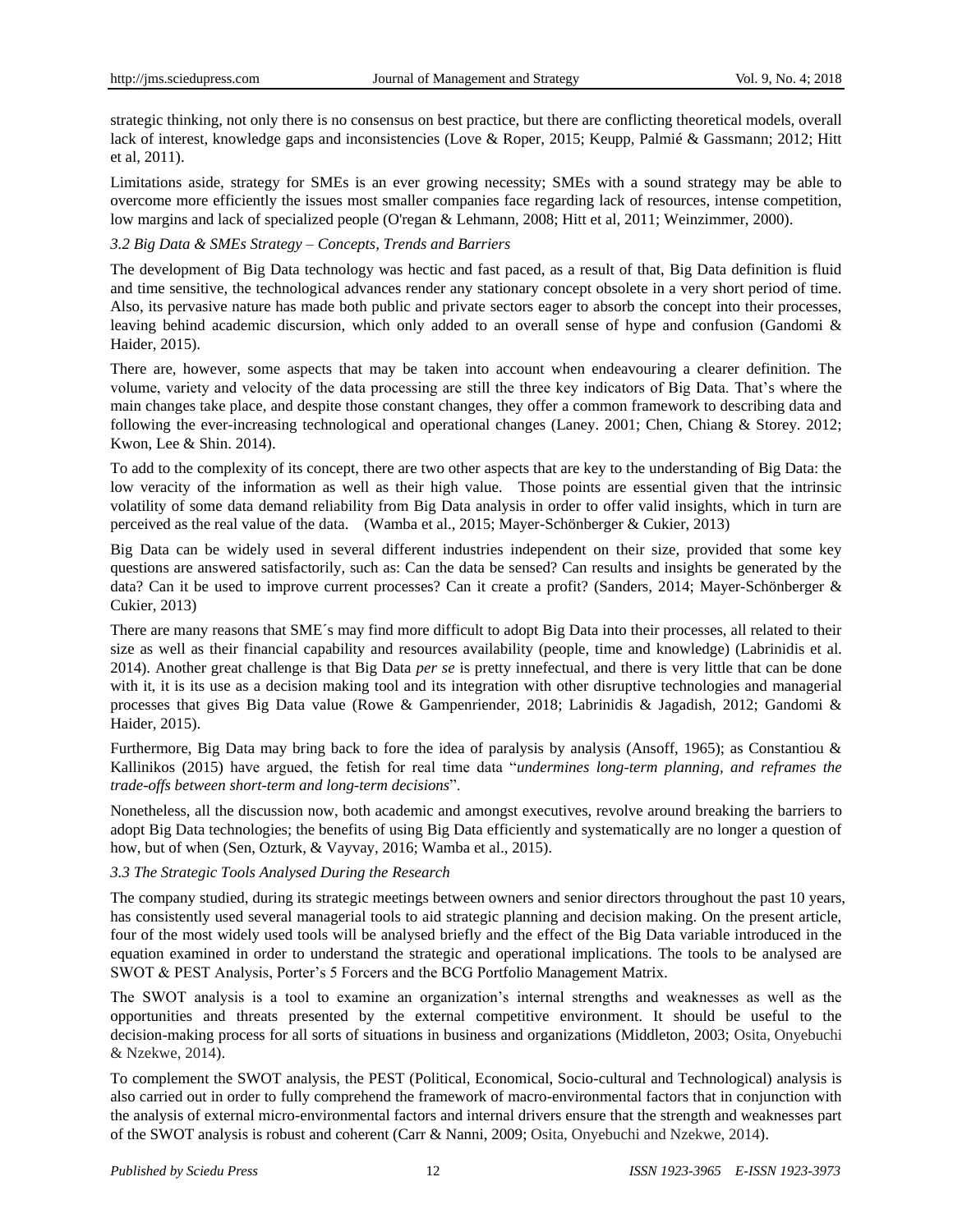That initial stage is then complemented by the Porter"s 5 forces analysis, to carry on a structural analysis of the industry from a strategic standpoint. The forces analysed as well as their interaction are: Threat of new entrants; Threat of substitutes; Bargaining power of customers; Bargaining power of suppliers and Industry rivalry. The interaction of these five competitive forces will determine the ability of the company to earn, on average, rates of return on investment in excess of the cost of capital (Porter, 1985; 2008; Middleton, 2003).

That stage of the analysis required the participation of all senior managers and also smaller session focused discussion amongst departments. The purpose is to identify the level of competition in the industry as well as any potential competitive advantage the company may hold against their main competitors, thus seeking for a sustainable competitive advantage.

The strategy for growth devised by the company studied is initially based on the BCG Portfolio Matrix, focusing on the best ways to capitalize on the Cash Cows as well as to develop the Rising Stars within the current portfolio of products (conferences and tradeshows). The ultimate purpose is to develop a portfolio of products with different growth rates and different market shares (Armstrong & Brodie, 2004; Henderson, 2013).

The table below offers a succinct explanation of the different elements and types of products within a BCG portfolio.

| Table 1. The BCG matrix |  |  |  |
|-------------------------|--|--|--|
|-------------------------|--|--|--|

|                                  | <b>LOW MARKET SHARE</b>                                                                      | <b>HIGH MARKET SHARE</b>                                                                                                                                                  |  |
|----------------------------------|----------------------------------------------------------------------------------------------|---------------------------------------------------------------------------------------------------------------------------------------------------------------------------|--|
| <b>GROWING</b><br><b>MARKETS</b> | <b>Problem Child (question marks)</b>                                                        | (Rising) Stars                                                                                                                                                            |  |
|                                  | They usually require more cash<br>than they can generate.                                    | It nearly always shows reported profits.<br>Stars are not cash generators.                                                                                                |  |
|                                  | Without cash injections, they tend<br>to fail.                                               | They tend to become cash cows, but<br>only if the leadership position is maintained.                                                                                      |  |
|                                  | They require large added cash<br>investments for market share to be<br>acquired.             |                                                                                                                                                                           |  |
| <b>MATURE</b><br><b>MARKETS</b>  | Pet                                                                                          | <b>Cash Cow</b>                                                                                                                                                           |  |
|                                  | They may show an account profit,<br>however profits must be reinvested to<br>maintain share. | Generate large amounts of cash, in<br>excess of the investment required to maintain<br>share.                                                                             |  |
|                                  | The product is usually worthless<br>except in liquidation                                    | The excess need not and should not be<br>reinvested in those products.                                                                                                    |  |
|                                  |                                                                                              | Cash cows need a strategy of<br>maintenance and protection activity as well as<br>a thorough cost management plan, as growth<br>efforts will not bear significant fruits. |  |

Source: Based on Stern & Stalk (1998) and Henderson (2013)

The BCG matrix offers a framework to analyse portfolio position based on the function between market share and market growth. Analysing the company position with regards to portfolio management as a strategic tool is one of the most complex aspects of the strategic planning carried out during the three years of the study, as it deals with all major products/services available at the company, measuring their status based on several interconnected elements, such as market share, market expansion, new products, etc. (Stern & Stalk 1998; Henderson, 2013).

# **4. Research Methodology**

Given the nature of the problem of the present research – the impact of Big Data technology on an SME business strategy – its intrinsically qualitative nature and the technical procedures adopted, the research was divided into two stages: Bibliographic & Documental Research and a Participatory & Practical Action Research.

The table below summarizes the overall research process throughout 2014 – 2017.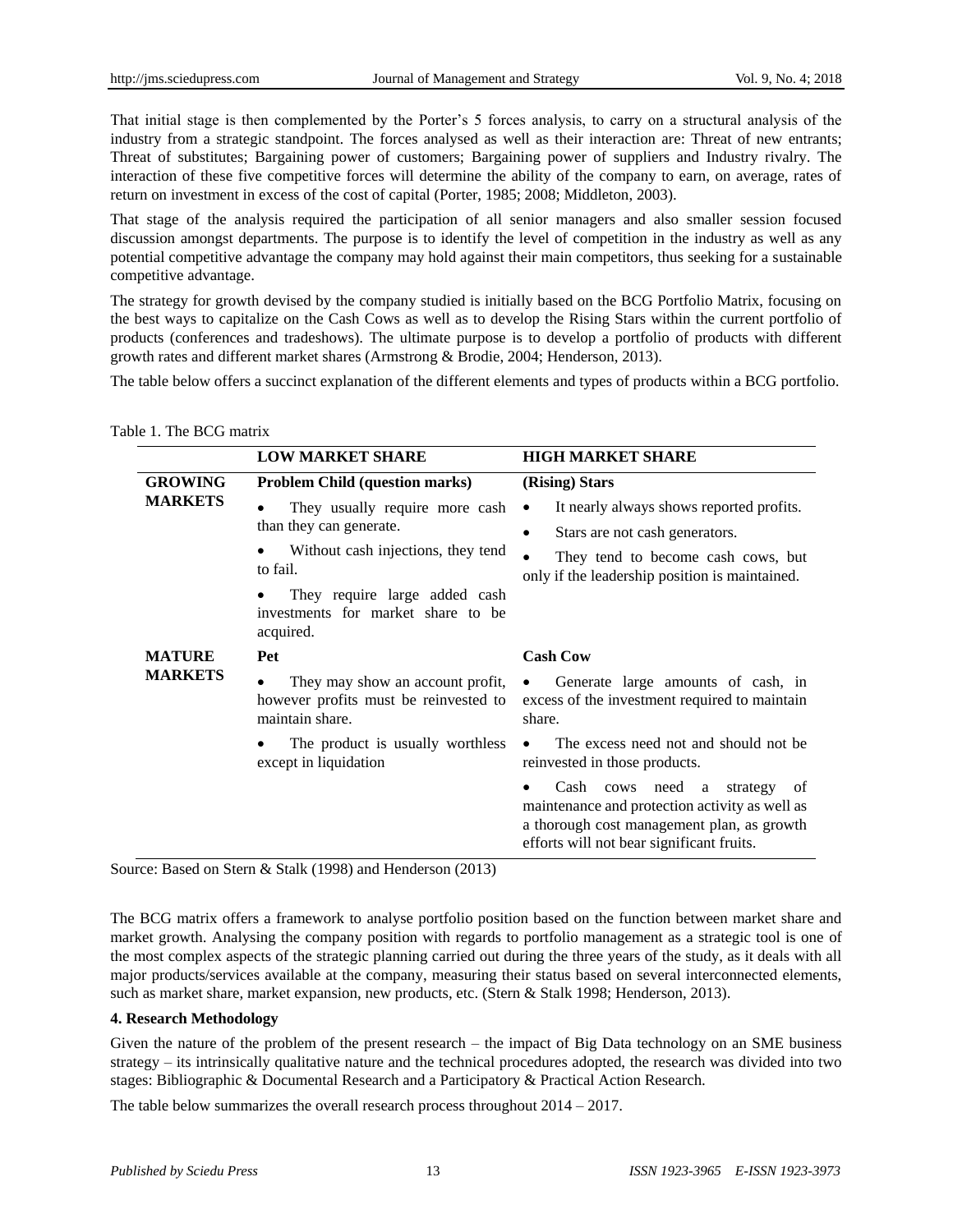#### Table 2. Research process

| <b>Research Stage</b>                                                                                                                                                                                          | <b>Timeframe</b>                                                              |  |
|----------------------------------------------------------------------------------------------------------------------------------------------------------------------------------------------------------------|-------------------------------------------------------------------------------|--|
| Bibliographical and documental investigation on                                                                                                                                                                | Initial Research – March to June, 2014.                                       |  |
| relevant literature as well as the internal company<br>documents and reports.                                                                                                                                  | Followed by bi-monthly researches and updates<br>until December, 2017.        |  |
| <b>Brainstorming</b><br>sessions<br>with<br>the<br>senior<br>management team in order to assess the impact of                                                                                                  | 10 Brainstorming sessions between July 2014 and<br>September 2014.            |  |
| the findings on the company products/strategy.                                                                                                                                                                 | Followed by Bi-monthly meetings<br>between<br>October 2014 and December 2017. |  |
| Strategy review – The main strategic tools used by                                                                                                                                                             | First review performed in March, 2015.                                        |  |
| the company in the last five years (SWOT<br>Analysis, PEST analysis, Porter $\frac{2}{5}$ Forces and the<br>BCG Portfolio Matrix) were reviewed taking into<br>account the impact of Big Data.                 | Followed by yearly reviews in 2016 and 2017.                                  |  |
| New Strategic objectives – Based on the strategy                                                                                                                                                               | Strategies reviewed in May 2015.                                              |  |
| review, it was analysed how far the impact of Big<br>Data would change the company strategy, what<br>would be the new scenarios and what should be<br>done to maintain the company's competitive<br>advantage. | Followed by Bi-annual meetings to<br>discuss<br>progress.                     |  |

Source: Created by the Author

The results of the bibliographic research were discussed at length with the senior management during ten brainstorming sessions of one hour each across two months (July/September 2014), in order to assess the impact of Big Data and the necessary changes on the company strategy. Afterwards, the conclusions and insights were transcribed, the decision-making process revised and monthly meetings scheduled to discuss the theme.

The second stage of the research can be described as a participatory and practical action research (saunders, lewis & thornhill, 2016; denscombe, 2010; argyris, 2004), given that the author has worked in the company on a senior managerial position for the past 8 years in the area of sales and business development; observing in depth the strategic processes and exerting influence over it. The observations for the present study were carried out during the period of 2014 -2017.

## **5. Research Observations and Results**

It was noted throughout the research-action some direct and indirect impacts of Big Data on the strategic tools used by the company. The observations were made on the following tools: SWOT & PEST Analysis, Porter's 5 Forces and BCG Portfolio Matrix.

Below it can be seen the strategic tools review and how Big Data has affected previous strategic planning/decisions:

## *5.1 SWOT & PEST Analysis*

The 2015 SWOT analysis is presented on the table below. It was the last SWOT analysis done at the company without Big Data being placed at the centre of the discussions. Key points added after the Big Data research/discussion were written in bold.

| Table 3. 2015 SWOT analysis (with added points post-research/brainstorming sessions) |  |  |
|--------------------------------------------------------------------------------------|--|--|
|                                                                                      |  |  |

| <b>Strengths</b>                                                                               | Weaknesses                                                                                       |  |
|------------------------------------------------------------------------------------------------|--------------------------------------------------------------------------------------------------|--|
| Some of the events are the largest in Europe. $\bullet$                                        | A severe liquidity challenge.                                                                    |  |
| • The company has a staff turnover $\bullet$<br>comparatively lower than its main competitors. | Experienced sales people feel demotivated on<br>taking new products instead of the most advanced |  |
| The S&M force is quite adaptable and can                                                       | ones.                                                                                            |  |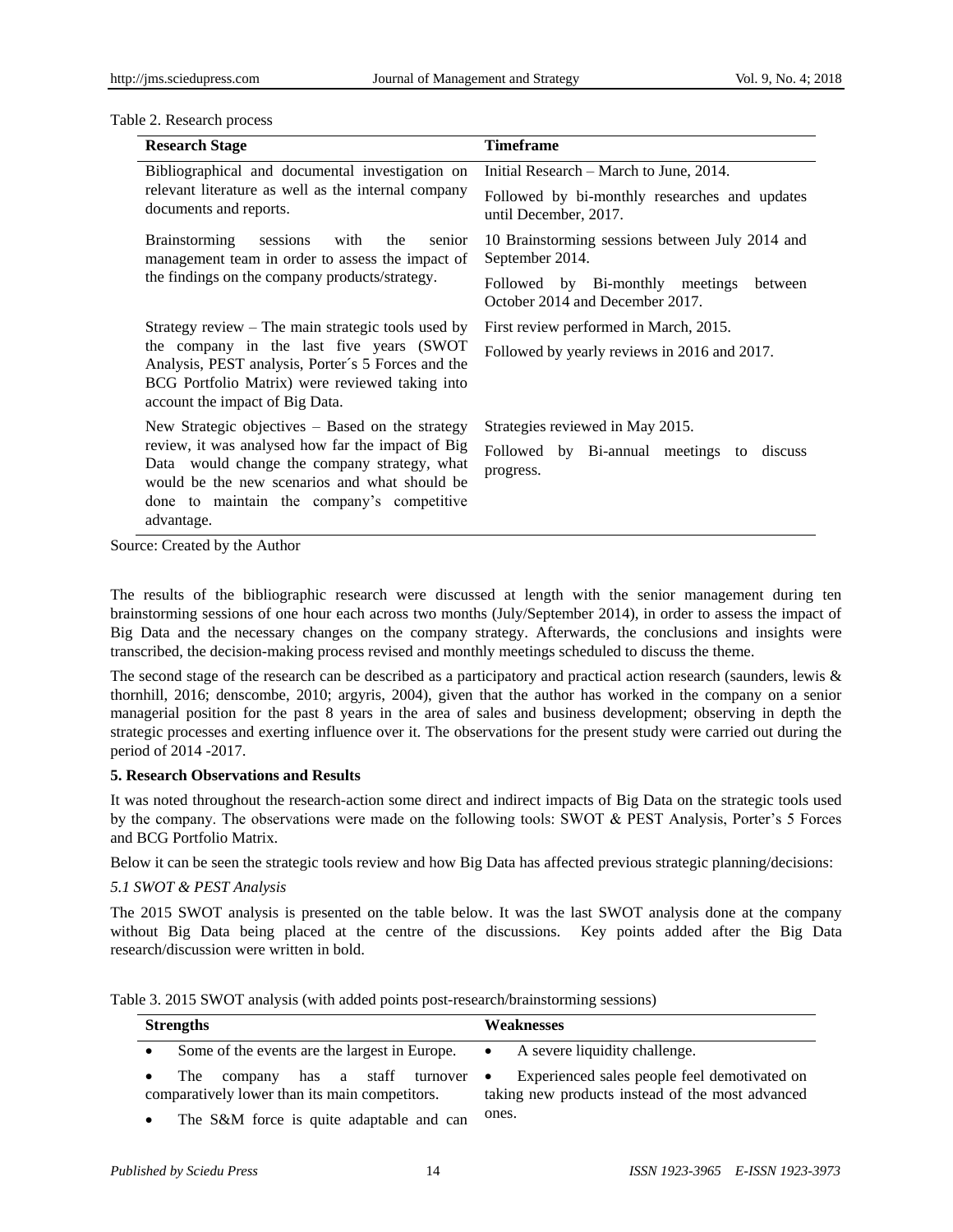take up new projects in some specific months, without having to grow in number – seasonal demand.

 As an SME decisions are taking fast and resources allocated without much delay.

 **The senior management team is open and willing to make managerial changes in order to better use Big Data technologies.** 

 **The products/services are rather adaptable.** 

## **Opportunities**

 The electronic games market, the asset management market and the human resource technologies market is expanding in the Americas, Europe and Asia (Note 3).

 Flagship events can be easily geo-cloned, once Sponsors give support to them in order to be taken to different regions.

 **Big Data impacts directly all industries serviced by the company; all conferences can be adapted to offer discussions – panels/speakership in that topic.**

 **There are new vendors in the market for Big Data who can potentially become new clients (sponsoring events).**

 **Big Data is related with other cutting edge technologies (A.I, IoT, blockchain) those areas can also be explored for future events.** 

• No database to support the sales force on new markets.

• The knowledge of staff is restricted to the main markets the company operates – as they tend to be saturated, it is hard to create new events.

 Generally, new events do not bring a ROI in the first two years.

 **Despite adopting Salesforce CRM, the company has not got any sort of strategy/operational plan in course to use Big Data.**

 **The knowledge of the staff on Big Data is quite limited.** 

## **Threats**

• Smaller competitors' events may compromise considerable chunks of revenue for new events in different markets especially on Mobile Games.

 The geo-cloning strategy compromises the entire event brand in case of failure.

 **Larger competitors have the means to adopt both technologies and to hire professionals that can utilize Big Data as a competitive advantage.**

 **Big Data may compromise the whole conference/tradeshow industry in the future (as marketing and sales become more and more automated).** 

Source: Adapted by the Author.

The Big Data technology has a direct impact in the whole business, as 100% of the studied company"s clients are affected by Big Data trends. Despite the liquidity limitations the company faces, adapting the conferences and tradeshows to assimilate that topic does not cost anything extra, so the first step to prepare for a Big Data strategy has been taken throughout 2015/16, when all events had panels/speaking positions/fire chat discussions around that topic.

Given that Big Data has opened a wide range of threats and opportunities alike, the senior management team decided that the SWOT analysis should be now made twice a year to keep up with the flow of transformation.

In 2015, it was decided that adapting to the Big Data technologies scenario was the most important strength to be acquired in the next 24 months. Whereas it cannot be still considered an inherent strength of the company, the senior management willingness to follow this path is a cultural strength that has been slowly but steadily making a difference.

As the PEST analysis focus exclusively on macro-environmental factors (Middleton, 2003), the research did not affect profoundly the way it was carried out neither some of the main observations. However, due to the impact of Big Data on the technology sphere, it is now considered the most important factor in the PEST Analysis for the company. Whereas political, economic and social factors can be still analysed on a relatively homogenous and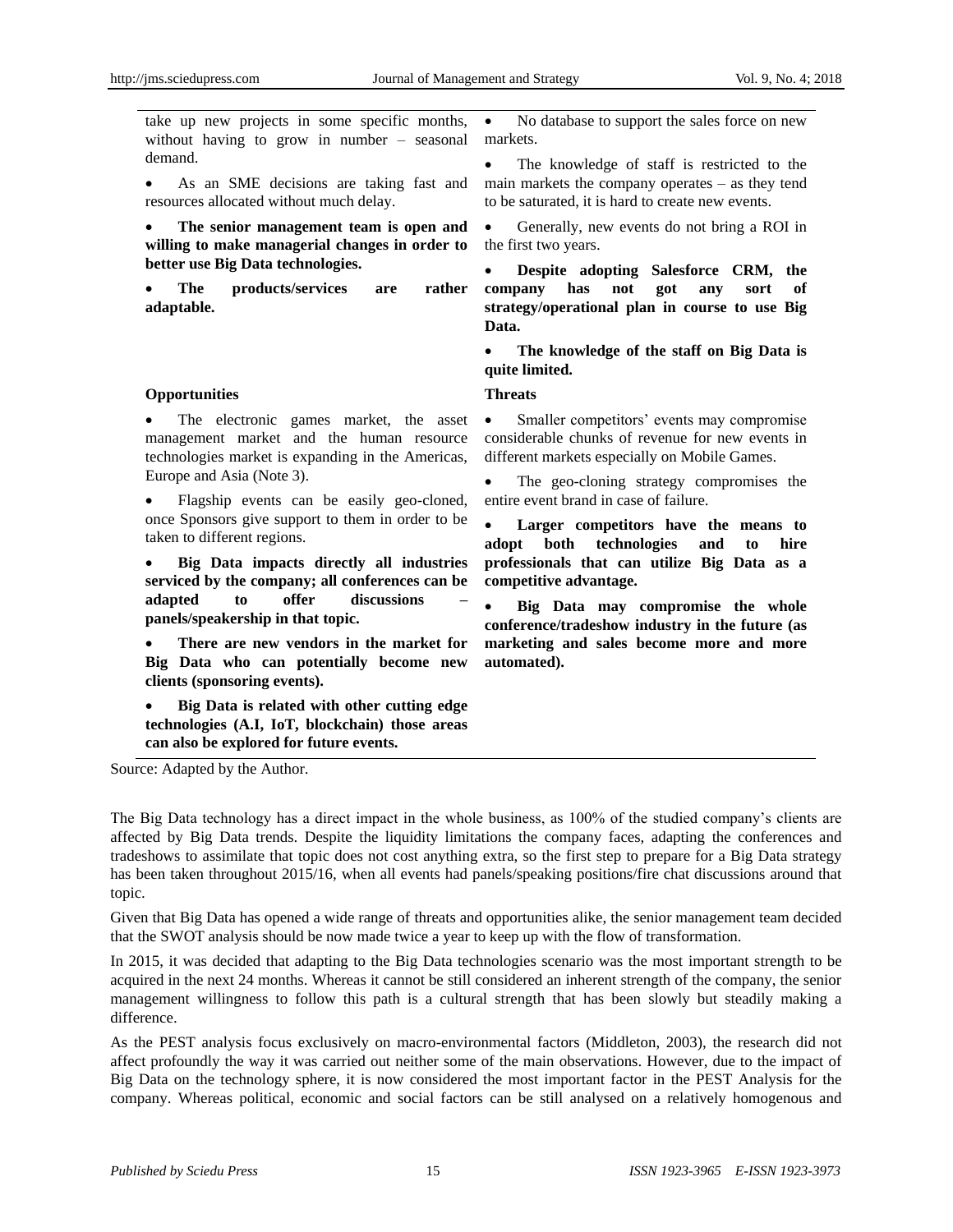structured way, technology changes need to be seen from their heterogeneous nature and the company has to be prepared to act promptly to those changes, adapting their final product on a very short notice.

### *5.2 Porter's 5 Forces*

Porter's 5 forces analysis have been utilized by the senior management at the company studied to help determining their strategy for over 10 years; it's focus on the microenvironment – the forces close to the company – complement both the PEST Analysis and the SWOT analysis, giving a robust frame for strategic decisions. (Porter, 2008)

It is reviewed yearly given the volatility of the market. Below is the 2014/2015 analysis, the last one made without bringing Big Data to the centre of the strategic discussions, the changes occurred during/after the research are subsequently discussed.

As to establish the level of each of the forces, the senior management at the company choses three categories: Low, Medium and High. The table below resumes the analysis; as well as the impact of Big Data into the conclusions.

|                                              | 2014/15 Forces Analysis                                                                                                                                                                                                                                                                                                                                                                                                                                                         | <b>Big Data Influence</b>                                                                                                                                                                                                                                                                 | Level of the<br><b>Threat</b><br><b>According</b><br><b>Senior</b><br>to<br><b>Management</b>                                                                                                                                                                                                                                     |
|----------------------------------------------|---------------------------------------------------------------------------------------------------------------------------------------------------------------------------------------------------------------------------------------------------------------------------------------------------------------------------------------------------------------------------------------------------------------------------------------------------------------------------------|-------------------------------------------------------------------------------------------------------------------------------------------------------------------------------------------------------------------------------------------------------------------------------------------|-----------------------------------------------------------------------------------------------------------------------------------------------------------------------------------------------------------------------------------------------------------------------------------------------------------------------------------|
| Threat of New<br><b>Market Entrants</b>      | Lows costs allow for new<br>conferences companies or<br>consultants/<br>for<br>publications to decide to<br>organize<br>their<br>own<br>events.<br>Competition is global on<br>most events and client<br>base tends to be scattered.                                                                                                                                                                                                                                            | Big<br>Data<br>when<br>incorporated into<br>other<br>specific<br>topics<br>(asset<br>management, HR, Sales &<br>Marketing,<br>$etc.$ )<br>will<br>stimulate a surge of new<br>conferences/<br>tradeshows,<br>making the overall market<br>competitive<br>more<br>and<br>reducing profits. | It will remain high and<br>possibly<br>even<br>more<br>competitive on the long<br>term.                                                                                                                                                                                                                                           |
| <b>Threat</b><br>of<br><b>Supplier Power</b> | Practitioners<br>in<br>each<br>industry provide speakers<br>for the conferences; there<br>direct<br>benefit<br>for<br>is<br>companies<br>provide<br>to<br>speakers;<br>however,<br>as<br>there<br>is<br>formal<br>no<br>contractual links, they can<br>turn the conference down<br>at last minute.<br>A<br>well<br>strategized<br>management<br>account<br>process has allowed for<br>good relationship with<br>key clients, which helps<br>the speaker acquisition<br>process. | Given the limited number<br>of experts acquainted with<br>Big Data, top speakers will<br>be much more difficult to<br>be acquired.                                                                                                                                                        | The supplier power will<br>increase dramatically. It<br>was considered medium<br>until<br>2014/15<br>the<br>analysis;<br>but<br>since<br>experts will be able to<br>charge higher to speak at<br>events and choose from<br>a wider range of options,<br>profits will be restricted<br>their<br>and<br>power<br>increased to High. |
| Competitive<br><b>Rivalry</b>                | growing<br>There<br>are<br>a<br>of<br>number<br>global<br>competitors, most of them<br>large organizations.<br>All<br>events/tradeshows<br>have been copied at a<br>certain point by new or                                                                                                                                                                                                                                                                                     | The use of advanced CRM<br>able to process customer<br>information<br>more<br>efficiently will demand a<br>sophisticated<br>more<br>$\&$<br>marketing<br>communication<br>process,<br>increasing competition.                                                                             | Rivalry,<br>which<br>was<br>already<br>will<br>high,<br>increase with new events<br><b>or</b><br>new<br>structures/agendas<br>for<br>traditional events.                                                                                                                                                                          |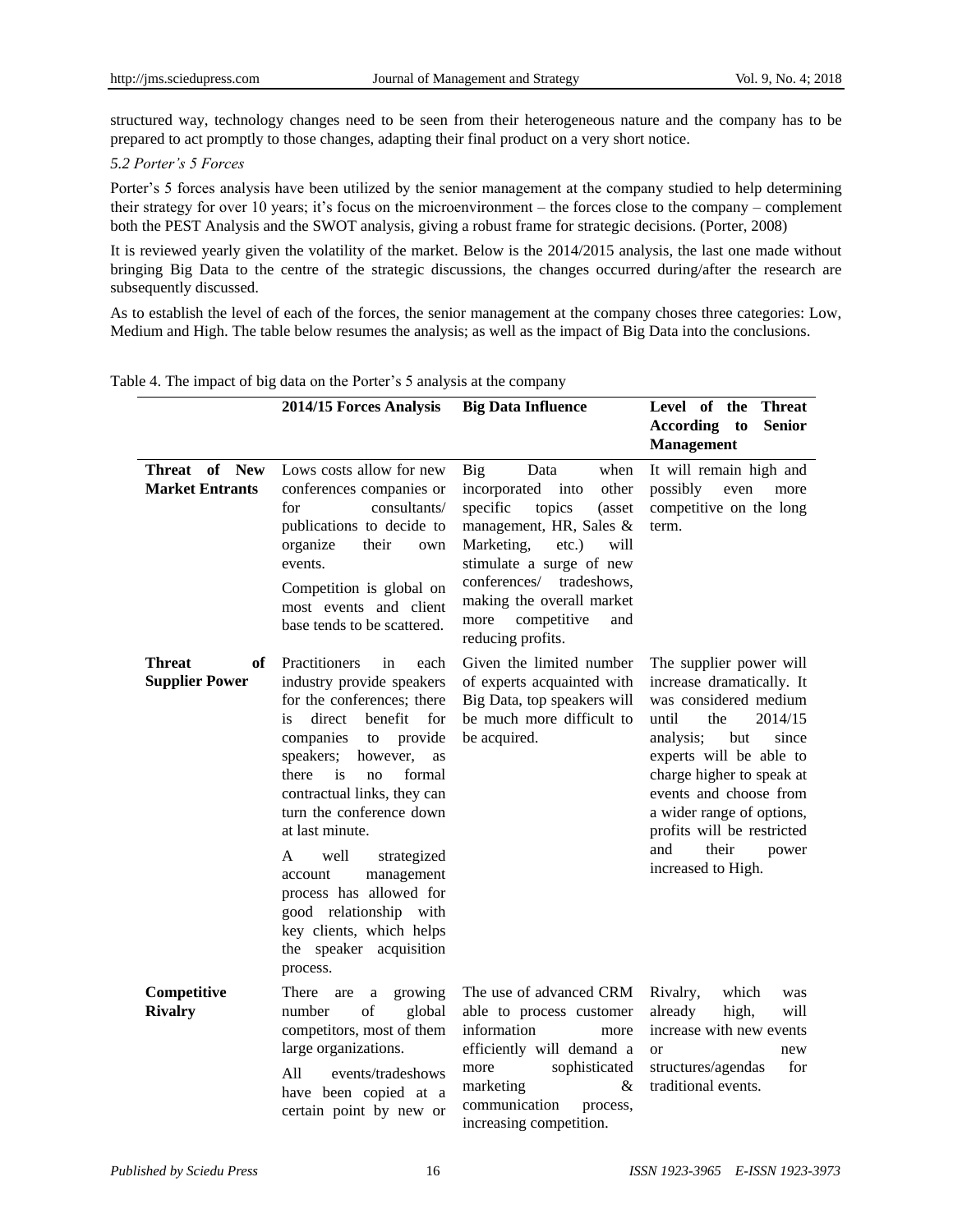traditional competitors.

| <b>Buyer Power</b>                                          | Aggressive<br>sales<br>strategies seem to be the<br>main<br>differentiator,<br>especially<br>with<br>less<br>established events.<br>There are many choices<br>the<br>marketing,<br>in<br>including free events.<br>Some of the buyers are<br>large corporations, with<br>considerable<br>budget.<br>Networking is vital to<br>industries,<br>and<br>conferences are still seen<br>as a proper channel to<br>achieve that.<br>Time has become an issue.<br>and even with budget<br>available, high executives<br>are weary about leaving<br>their offices for more than<br>one day. | The increase use of Big<br>Technologies<br>Data<br>and<br>other relevant technologies<br>will make the educative<br>side<br>of<br>conferences/tradeshows<br>relevant.<br>less.<br>thus<br>will<br>attendance<br>occur<br>mainly for networking in a<br>growing level, reducing<br>the number of times an<br>expert need to attend a<br>conference. | Truly effective events<br>will become scarcer and<br>should<br>events<br>new<br>appear; the buyer power<br>should increase<br>from<br>medium to high. |
|-------------------------------------------------------------|------------------------------------------------------------------------------------------------------------------------------------------------------------------------------------------------------------------------------------------------------------------------------------------------------------------------------------------------------------------------------------------------------------------------------------------------------------------------------------------------------------------------------------------------------------------------------------|----------------------------------------------------------------------------------------------------------------------------------------------------------------------------------------------------------------------------------------------------------------------------------------------------------------------------------------------------|-------------------------------------------------------------------------------------------------------------------------------------------------------|
| <b>Threat</b><br>оf<br><b>Substitute</b><br><b>Products</b> | Webinars<br>and<br>e-commerce<br>new<br>are<br>technologies<br>that<br>are<br>challenging the traditional<br>conference/tradeshow<br>format.<br>cheaper<br>There<br>are<br>alternatives to promote<br>networking (one of the<br>clients<br>main<br>reasons<br>attend events)<br>such as<br>social media.                                                                                                                                                                                                                                                                           | With the advance of Big<br>Artificial<br>and<br>Data<br>Intelligence, many events<br>will become obsolete and<br>irrelevant;<br>the<br>whole<br>business<br>model<br>may<br>change in few years.                                                                                                                                                   | The threat already high<br>should<br>become<br>even<br>pronounced<br>more<br>as<br>competition<br>becomes<br>more multifaceted.                       |

Source: Porter (1985) adapted by the author.

Considering table 4, it is possible to affirm that Big Data has a continuous and systematic influence over all 5 forces and in every scenario perceived; it will increase competition, reduce overall profits and affect the nature of the products/services within the company portfolio.

Furthermore, it will also affect the very nature of the businesses of main clients, who should adapt their overall strategy to make use of a larger and more dynamic flow of information, changing their networking strategies as well as their training methods, the two most relevant points catered by the conference/tradeshow industry.

#### *5.3 The BCG Matrix Analysis*

The company studied has been adopting the BCG Matrix to analyse its portfolio of products for the past 6 years, having been able to create some successful new products and renew the lifespan of more traditional ones.

The company adopts a geo-cloning strategy around its Cash Cows; all major events that have matured and demand a minimum investment. The Geo-cloning strategy seems to be the best strategy to turn Rising Starts into Cash Cows, as the new event can be consolidated using the same formula initially used by the Cash Cows whilst the new markets grow and get mature. However, there is a risk of Rising Stars not becoming Cash Cows, as new products – similar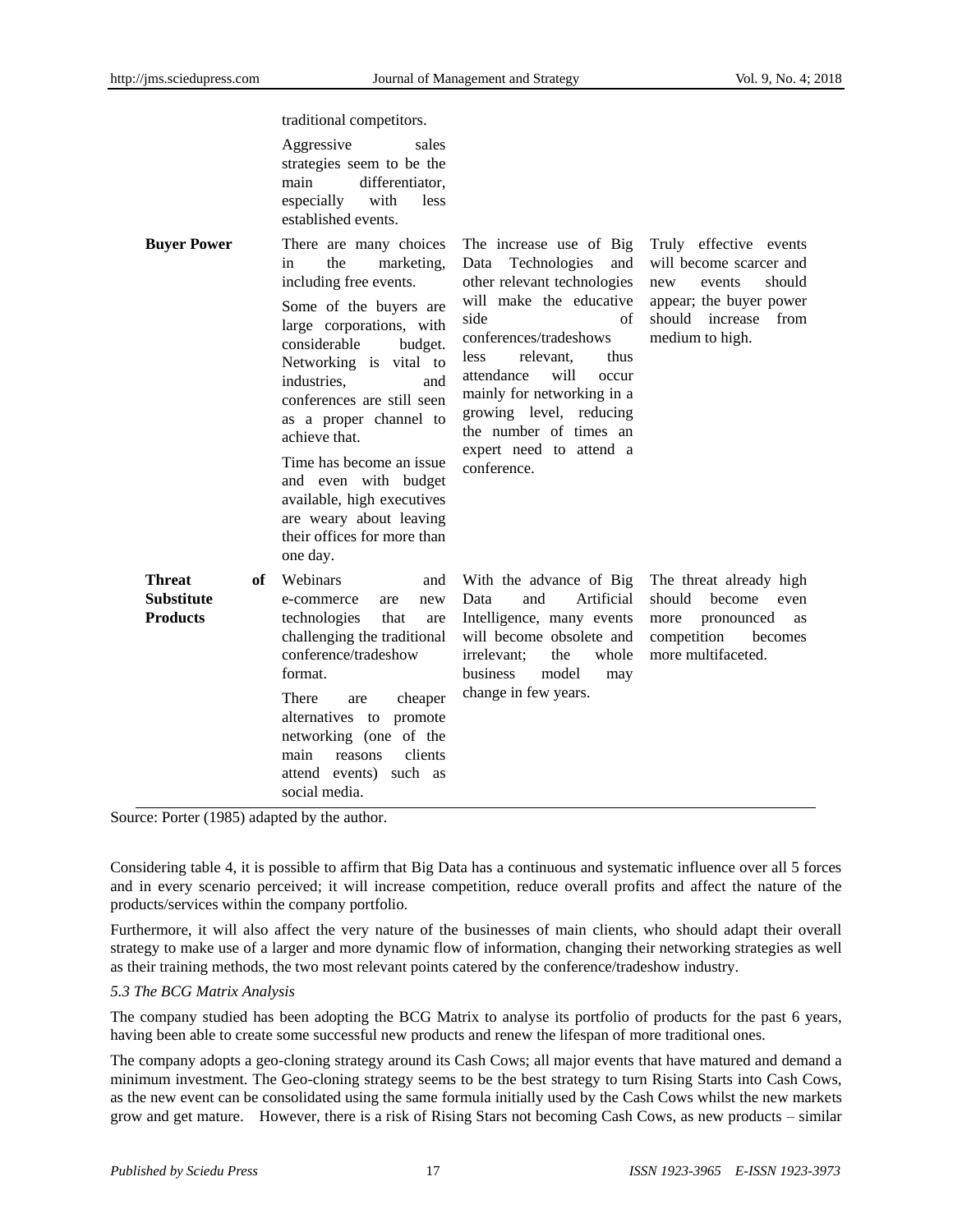events in different geographic locations – may not grow in the expected rate; and new market entrance, especially in Asia, is fraught with barriers.

The company has no Pets, which is a sign of branding strength, however, without consolidating the Rising Stars, the risk of losing the leading position in the market or losing profitability even being a leader in certain events is high, which is the main threat of a geo-cloning strategy based on diversification.

The main issue with the company"s portfolio management is that about 40% of its events launched in the past five years failed to become Rising Stars – despite using Cash Cow"s models, falling into the category of Problem Childs. The failure ratio goes up to 100% when considering the events launched in Asia. On top of that, 30% of the more traditional Cash Cows had been losing revenue as the demand is declining and no new ways to renew them have been found.

Big Data will not change the portfolio management strategy on a short term; nonetheless it can be used to tackle that challenge from two different angles:

A. The topic has been incorporated in the events to refresh the Cash Cows, giving them a new edge and attracting new clients/sponsors. As previously stated, 100% of the company"s events are targeting industries heavily affected by Big Data (Asset Management, Electronic Games and Human Resources).

B. The use of a more advanced CRM system may help the company in their market and communication effort, turning the data into a competitive advantage to retain current clients and reach new ones.

The key priority for the use of Big Data in the portfolio management, as agreed by the senior managers during the research, was to ensure that Problem Childs become Rising Stars by optimizing the event launching process in new markets, with a more efficient data usage.

## **6. Conclusion**

The present work analysed the impact of Big Data on SMEs strategy, focusing on the strategic planning of a British company of small size and the influence over the strategy tools normally used by their senior managers.

The company, in order to build sustaining competitive advantage, aligning its strengths with the external market, had been making use of traditional strategic planning techniques and tools (SWOT and PEST Analysis, Porter 5 forces and the BCG Matrix) for several years.

The effect on Big Data on the use of strategic tools was mainly determined by the nature of the data transformation on each the 5 Vs previously analysed (volume, velocity, variety, veracity and value) within the business context. Given that information is the essential input for any strategic tool, that change of nature and context affected mainly its operational side (more data to be added to the analysis and new insights), the impact on the results of such insights remains to be seen.

Throughout the three years of the research, from 2014 to 2017, the use of the strategic tools as well as the study of the relevant literature on Big Data has opened a wide range or alternatives that the company can take to further benefit from Big Data technologies in order to improve their CRM, optimize operational efficiency and also innovate their business model.

Big Data does not necessarily encourage the change of the strategies tools used by SMEs in general or the company studied in particular, but rather, it allows for those tools to be used more efficiently by giving access to essential data that can now be collected about the business environment which, in turn, can enable the company to remain competitive by responding seamlessly to market disruption and change and by adding value to its products and services.

There were two main direct changes within the company operations and strategy throughout the research process:

A. The company adopted Salesforce as their CRM tool, allowing the sales team and producers to access seamlessly the data generated by the marketing department such as email clicking rates, downloads, unsubscribe rates, etc. The next step on that path is to define the best practice for data collection and ensure that the team will adopt it and there will be departmental integration.

B. The company has changed their products/services (the content of the conferences) in order to incorporate the Big Data topic to their audiences. Furthermore, the research time for the conferences was extended, but the launching time shortened, thanks to the more abundant flow of information and the need to make rapid changes to the calendar or the conference agendas based on new technologies/trends appearing.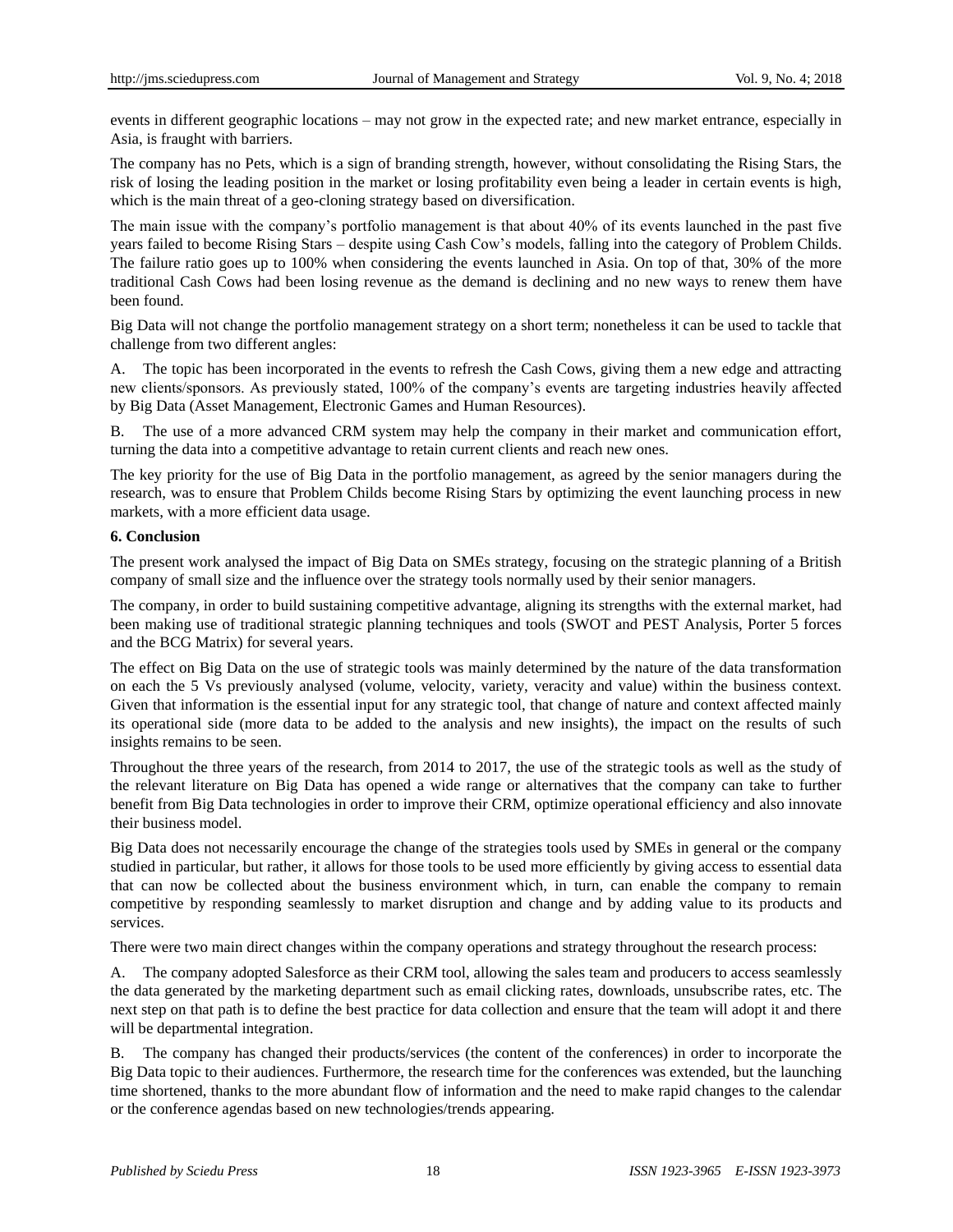The latter point was rather important for it has demonstrated that the impact of Big Data on the company"s strategy occurred before the company had adopted any internal Big Data strategy or process, which reflects the all-encompassing nature of that phenomenon which has already affected the whole tradeshow/conference/business intelligence industry.

Also, the company has adopted new objectives to further implement Big Data technologies and improve their strategy planning; below are the most relevant ones:

A. Diversify traditional revenues sources – Big Data technologies can change the whole monetisation scenario. Thanks to wearables and IoT; it is now possible to collect onsite key information from clients, which is very useful to the major conference/tradeshow sponsors and partners in order to maximize their own marketing & communications strategy.

B. Improving the CRM process – The company seeks now to be able to better process the information from clients and prospects alike, by enabling the development of innovative services, exploring new industries, business models and ecosystems and giving support to the geo-cloning strategy.

C. Data mining and data monetization – LinkedIn and other social media are ripe with relevant information that can be used in the conference/tradeshow industry, mining that information is now a key objective at the company.

It is possible to conclude that the effect of Big Data on SMEs strategy is a rather complex subject and hardly any definite conclusion can be taken; however, it is also possible to argue that the cultural willingness from the senior management to adopt those technologies and to adapt their companies is the vital element to ensure that Big Data will make strategy more efficient to SMEs.

## **References**

Ansoff, H. I. (1965). *Corporate Strategy.* New York: McGraw Hill.

Ansoff, H. I., & McDonnell, E. J. (1990). *Implanting Strategic Management* (Vol. 2). Prentice Hall New York.

Argyris, C. (1994). *Knowledge for Action.* San Francisco CA: Jossey-Bass.

- Armstrong, J. S., & Brodie, R. J. (1994). Effects of portfolio planning methods on decision making: experimental results. *International Journal of Research in Marketing,* Science Direct on 2010-06-20.
- Brambilla, I. *et al.* (2012). Exports, export destinations, and skills. *American Economic Review, 102,* 3406-3438. https://doi.org/10.1257/aer.102.7.3406
- Carr. L. P., & Nanni, A. J. (2009). *Delivering Results: Managing What Matters*. New York: Springer Science & Business Media. https://doi.org/10.1007/978-1-4419-0621-2
- Chen, H., Chiang, R. H. L., & Storey, V. C. (2012). Business Intelligence and Analytics: From Big Data to Big Impact. *Mis Quarterly, 36*(4), 1165-1188.
- Constantiou, I. D., & Kallinikos, J. (2015). New games, new rules: Big data and the changing context of strategy. *Journal of Information Technology, 30*(1), 44-57. https://doi.org/10.1057/jit.2014.17
- Costa, J. (2012). *The Marketing Concept: How Osneymedia ltd is attempting to adopt a culture of marketing orientation*. London: LSC – Cardiff Metropolitan University.
- Dedić, N., & Stanier, C. (2016). Measuring the Success of Changes to Existing Business Intelligence Solutions to Improve Business Intelligence Reporting. *Lecture Notes in Business Information Processing,* pp. 225. Springer International Publishing. https://doi.org/10.1007/978-3-319-49944-4\_17
- Deloitte. (2013). *Tech Trends 2013 – Elements of postdigital.* Deloitte Limited.
- Deloitte. (2018). *Tech Trends 2018 – The Symphonic Enterprise*. Deloitte Limited.
- Denscombe, M. (2010). *Good Research Guide: For small-scale social research projects* (4th ed.). Open University Press. Berkshire.
- Ernst & Young. (2014). *Big data: Changing the way businesses compete and operate: Insights on governance, risk and compliance.* Ernst & Young Global Limited.
- Ernst & Young. (2015). *Megatrends 2015: Making Sense of a World in Motion.* Ernst & Young Global Limited.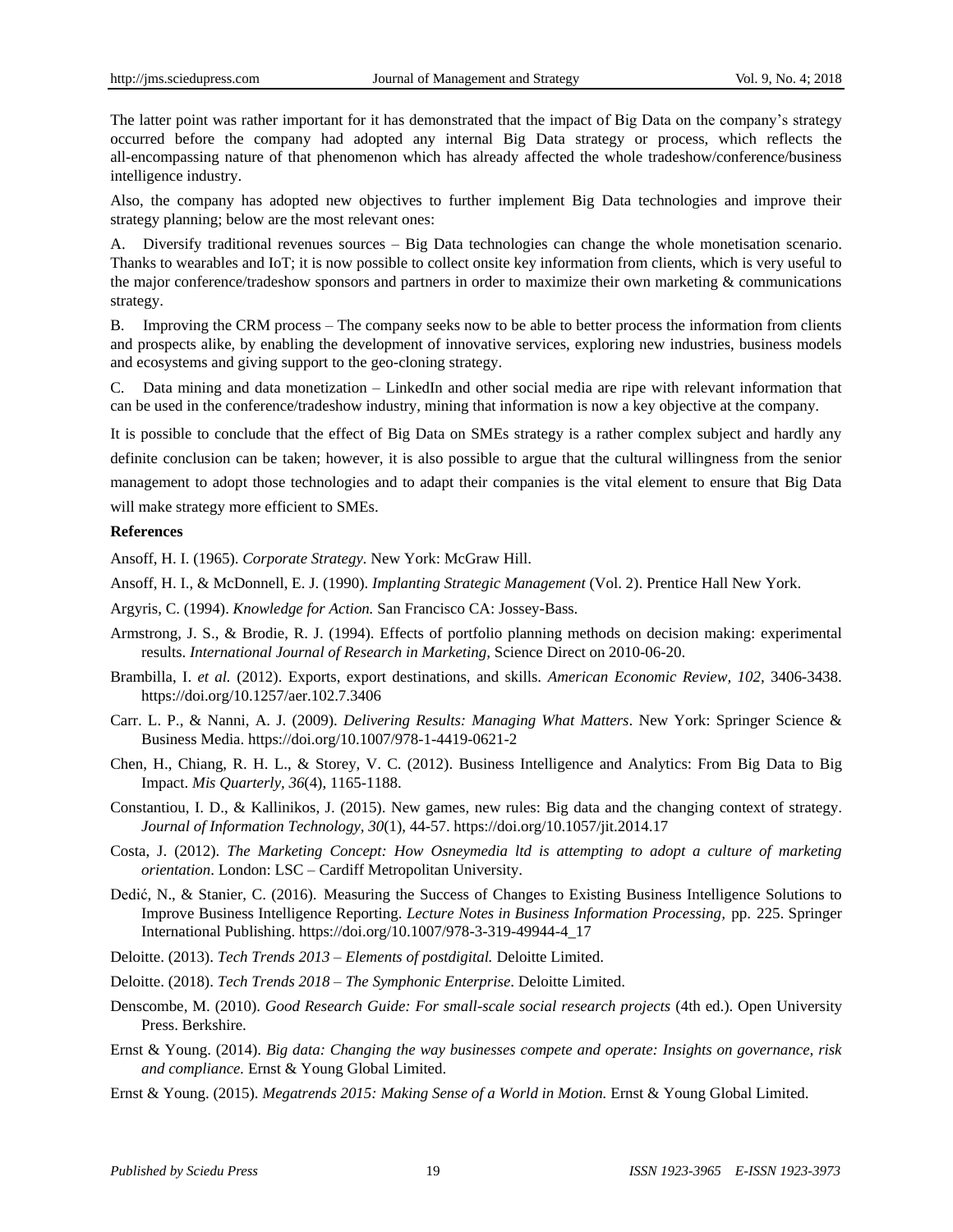- Gandomi, A., & Haider, M. (2015, April). Beyond the Hype: Big data concepts, methods and analytics. *International Journal of Information Management, 35*(2), 137-144. https://doi.org/10.1016/j.ijinfomgt.2014.10.007
- Henderson, B. (2013). *The Product Portfolio.* Retrieved April 3, 2017, from http://www.free-management-ebooks.com/dldebk-pdf/fme-boston-matrix.pdf
- Hitt, M. A., Ireland, R. D., Sirmon, D. G., & Trahms, C. A. (2011). Strategic entrepreneurship: creating value for individuals, organizations, and society. *The Academy of Management Perspectives, 25*(2), 57-75.
- Keupp, M., Palmié, M., & Gassmann, O. (2012). The strategic management of innovation: A systematic review and paths for future research. *International Journal of Management Reviews, 14*(4), 367-390. https://doi.org/10.1111/j.1468-2370.2011.00321.x
- Kotler, P. *et al*. (2008). *The Quintessence of Strategic Management.* Berlin: Springer-Verlag Berlin Heidelberg.
- Kwon, O., Lee, N., & Shin, B. (2014). Data quality management, data usage expe-rience and acquisition intention of big data analytics. *International Journal of Information Management, 34*(3), 387-394. https://doi.org/10.1016/j.ijinfomgt.2014.02.002
- Labrinidis, A. *et al.* (2014). Big Data and Its Technical Challenges. *Communicatons of the ACM, 57*(7), 86-94. https://doi.org/10.1145/2611567
- Labrinidis, A., & Jagadish, H. (2012). Challenges and Opportunities with Big Data. *Proceedings of the VLDB Endowment, 5,* 2032-2033. https://doi.org/10.14778/2367502.2367572
- Laney, D. (2001). *3-D data management: Controlling data volume, velocity and variety*. Application Delivery Strategies by META Group Inc.
- Love, J. H., & Roper, S. (2015). SME innovation, exporting and growth: A review of existing evidence. *International Small Business Journal, 33*(1), 28-48. https://doi.org/10.1177/0266242614550190
- Mayer-Schönberger, V., & Cukier, K. (2013). *Big data: a revolution that will transform how we live, work and think.*  London: John Murray.
- Middleton, J. (2003). *The ultimate Strategy Library.* Oxford: Capstone Publishing.
- Mintzberg, H., & Ghoshal, S. (2003). *The strategy process: concepts, contexts, cases.* New York: Pearson.
- Mintzberg, H., Ahlstrand, B., & Lampel, J. (1998). *Strategy Safari: the complete guide through the wilds of strategic management.* Harlow: FT Prentice Hall.
- Muller, P. *et al.* (2015). *European Commission: Annual Report on European SMEs 2014/2015*. Retrieved from https://ec.europa.eu/jrc/sites/jrcsh/files/annual\_report\_-\_eu\_smes\_2015-16.pdf
- Omae, K. (1982). *The Mind of the Strategist.* New York: McGraw Hill.
- O"Regan, N., & Ghobadian, A. (2002). Effective strategic planning in small and medium sized firms. *Management Decision, 40*(7), 663-671. https://doi.org/10.1108/00251740210438490
- O'Regan, N., & Lehmann, U. (2008). The impact of strategy, leadership and culture on organisational performance: a case study of an SME. *International Journal of Process Management & Benchmarking, 2*(4), 303-322. https://doi.org/10.1504/IJPMB.2008.021790
- Osita, C., Onyebuchi, I., & Justina, N. (2014). Organization's stability and productivity: the role of SWOT analysis. *International Journal of Innovative and Applied Research,* 23-32.
- Porter, M. E. (2008, January). The Five Competitive Forces That Shape Strategy. Special Issue on HBS Centennial. *Harvard Business Review, 86*(1), 78-93.
- PwC. (2014). *Big Data: Unlocking Opportunities.* PricewaterhouseCoopers Limited.
- Quinn, J. B. (1980). *Strategies for Change: Logical Incrementalism.* Homewood, IL: Richard D.Irwin.
- Rowe, S., & Gampenriender, E. L. (2017). *Supply Chain Big Data Series: Disruptive Technologies, Analytics and the future of Supply Chains.* KPMG Limited.
- Sanders, N. R. (2014). *Big Data Driven Supply Chain Management: A Framework for Implementing Analytics and Turning Information into Intelligence.* Essex: Pearson Education Limited.
- Saunders, M., Lewis, P., & Thornhill, A. (2016). *Research Methods for Business Students* (7th ed.). Essex: Pearson Education Limited.